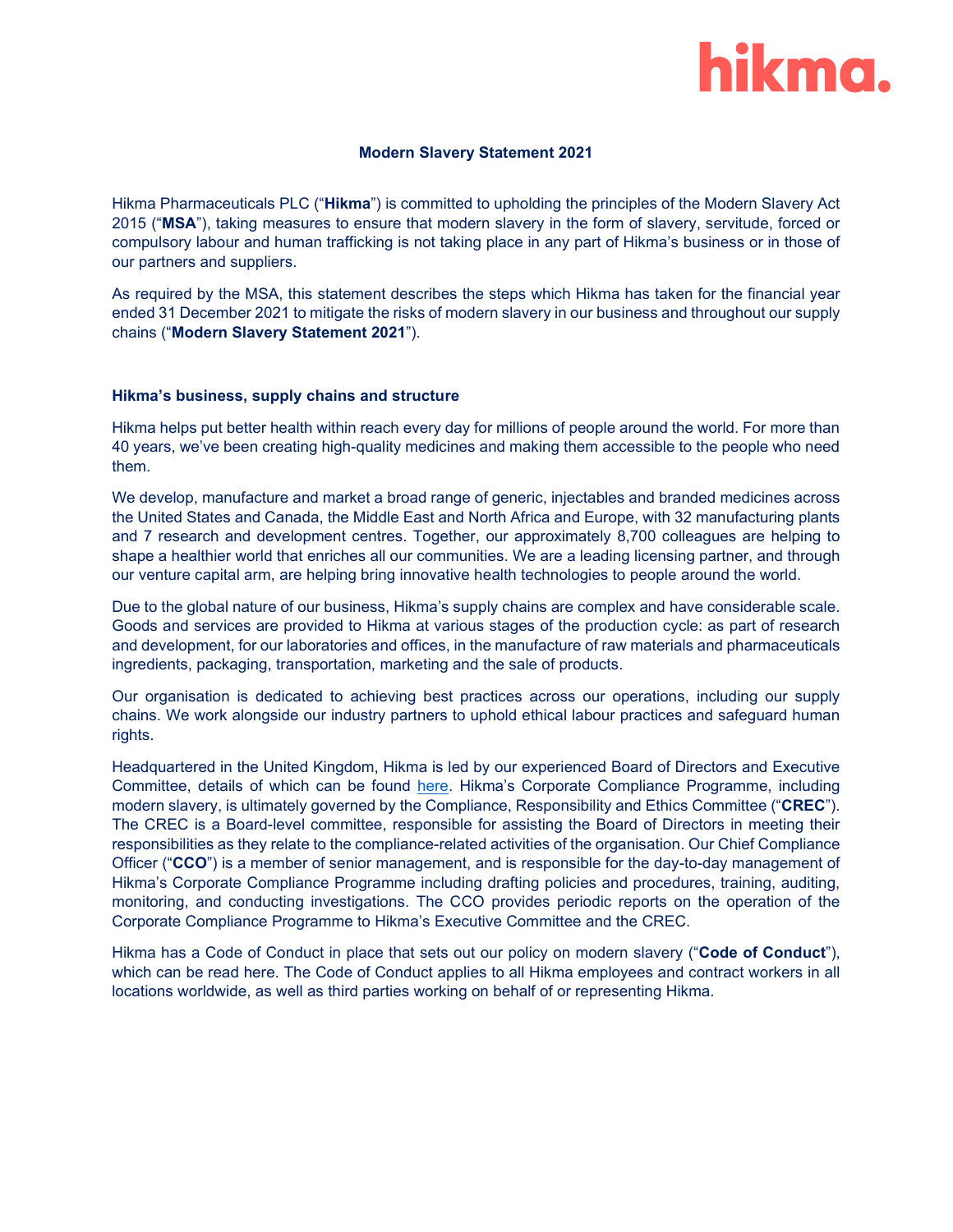

### **Goals achieved since 2020**

In Hikma's Modern Slavery Statement for the year ended 31 December 2020 ("**Modern Slavery Statement 2020**"), we specifically outlined key steps to be taken to improve the impact of our challenge to modern slavery.

These steps have been satisfied in the following ways:

- increasing the input of third-party details on our third-party risk management platform ("**Due Diligence Platform**") where we have captured all of our existing third parties, apart from a small number of third parties in two jurisdictions;
- reviewed and updated the Code of Conduct for best practices;
- provided annual compliance refresher training for all Hikma employees globally in the summer of 2021; and
- partnered with EcoVadis, a leader in sustainability ratings, to implement a platform that will help us assess our main supplier base across four main areas: i) Environment, ii) Ethics and Sustainable Procurement, iii) Labour & Human Rights; & iv) Forced Labour & Human Trafficking.

### **Steps taken to manage modern slavery risk in 2021**

### **1. Identifying risks**

We believe that due to the highly-skilled nature of our workforce, the regulations we comply with in the pharmaceutical industry and the strict enforcement of our policies, the risk of modern slavery in Hikma's directly employed workforce is low.

The risk of modern slavery in our supply chain increases when we deal with third parties. We mitigate this risk by carrying out appropriate due diligence and actively engaging with supply chain partners to ensure that the social and ethical standards we require are upheld.

# **2. Due diligence processes**

We have continued to implement the practices set out in our Modern Slavery Statement 2020. Further, as part of our refreshed Group Procurement Policy, which was implemented during 2021, and our Group Third Party Due Diligence Policy, we ensure that our existing and new suppliers are assessed to check compliance with modern slavery protocols.

All third parties are screened as part of our due diligence processes and any third party for which there was evidence of modern slavery, or any related practices, would not be accepted by Hikma. This applies to new third parties as well as existing third parties as our due diligence process is continuous.

Hikma has used the Due Diligence Platform to screen all new third parties in all markets and has been able to upload the vast majority of existing third-party details to the Due Diligence Platform, apart from a small number of third parties in two jurisdictions.

From our preliminary risk assessment and reputational screening, 81% of our assessed third-party base has a low risk profile, 18% has a medium risk profile and 1% has a high-risk profile which is under further investigation.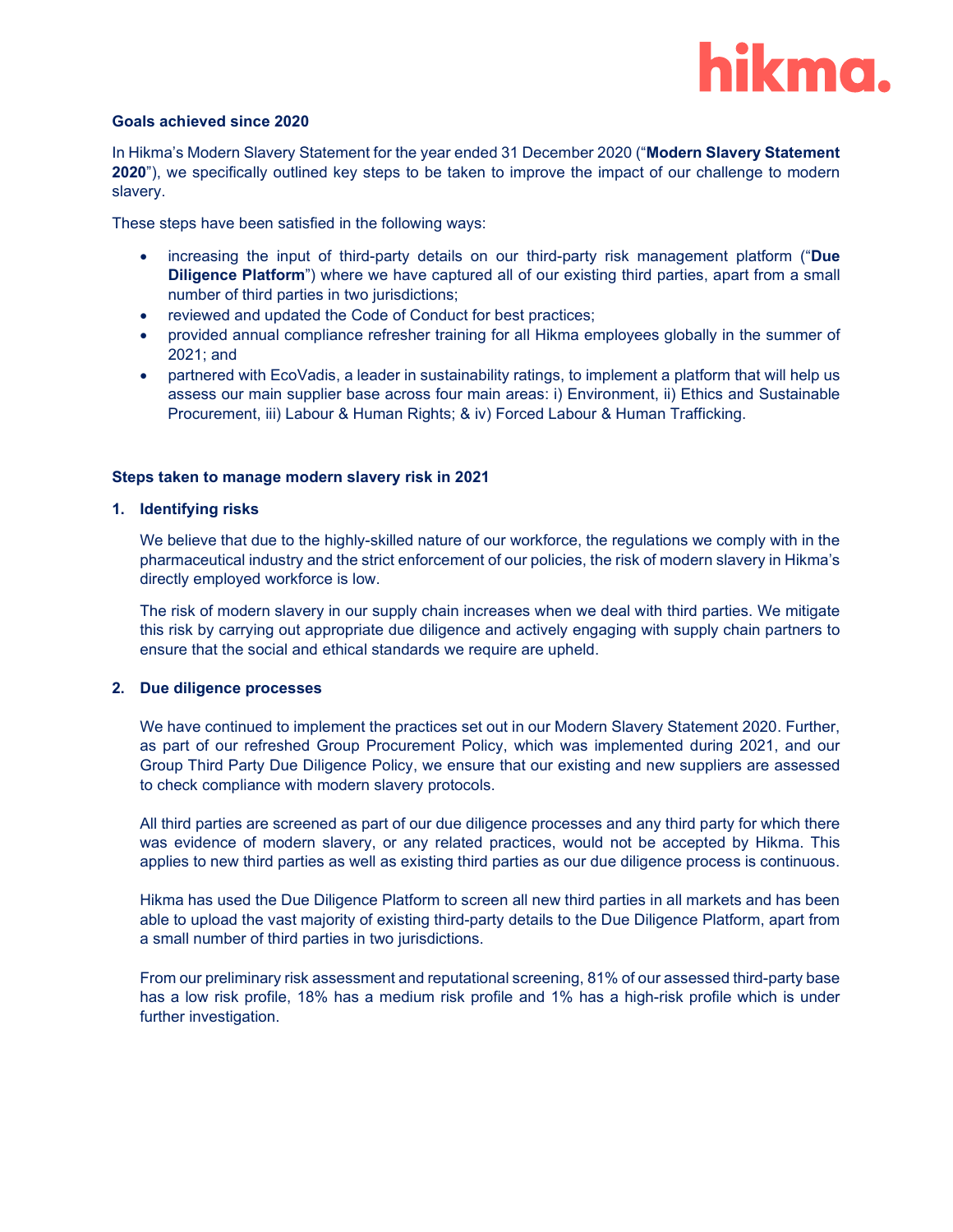

# **3. Training**

We are pleased that we have met the targets we set in our Modern Slavery Statement 2020 with regard to providing training to our workforce, with over 98% of all global Hikma employees having now completed the annual compliance refresher training in the summer of 2021.

The Code of Conduct and associated compliance training is subject to regular review by the Board of Directors to ensure that it remains up to date.

# **4. Whistleblowing**

As mentioned in our Modern Slavery Statement 2020, our anonymous "speak-up" hotline to empower Hikma staff to report potential issues of modern slavery was extended to Hikma's consultants and suppliers. This encourages an environment of openness, internally and externally, with regard to conduct and compliance issues.

### **Next Steps**

Hikma's plans for 2022 include:

- Completing the capture of all third-party details (both new and existing) on our Due Diligence Platform;
- Developing a global supplier code of conduct which will require our suppliers and third parties who represent or conduct business on behalf of Hikma to comply with all applicable laws, rules, regulations, and ethical standards, including with respect to forced or compulsory labour and human trafficking; and
- Continuing to build on the collaboration with EcoVadis to assess our main suppliers across four key areas: i) Environment; ii) Ethics and Sustainable Procurement; iii) Labour & Human Rights; & iv) Forced Labour & Human Trafficking.

This Modern Slavery Statement 2021 was approved by the Board of Directors of Hikma Pharmaceuticals PLC on 28 April 2022.

rasd Of

**Sigurdur Olafsson** Chief Executive Officer 28 April 2022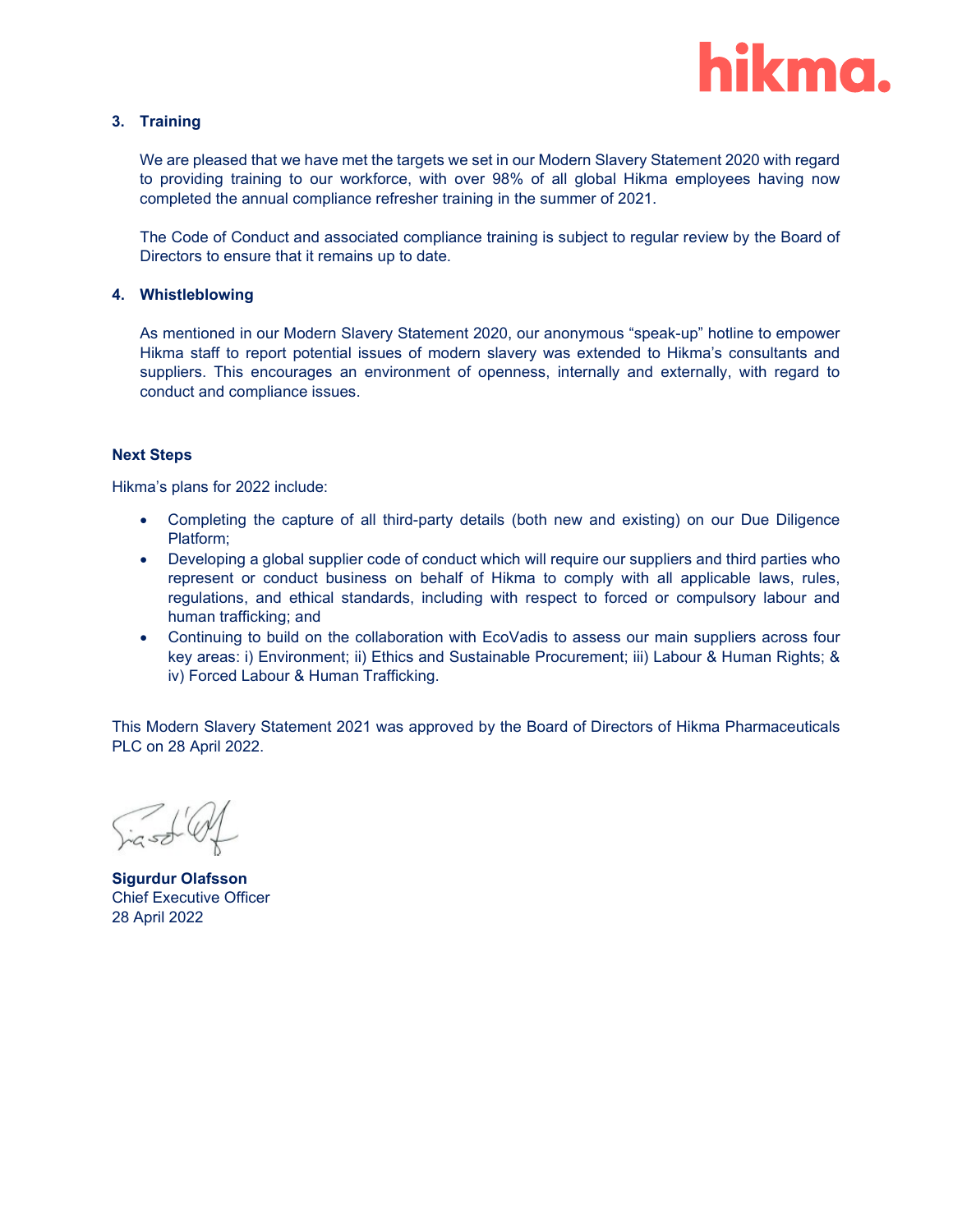

# Modern Slavery Statement - y/e 31 December 2020

Hikma Pharmaceuticals PLC ("Hikma") is committed to upholding the principles of the Modern Slavery Act 2015 ("MSA"), taking measures to ensure that modern slavery in the form of slavery, servitude, forced or compulsory labour and human trafficking is not taking place in any part of Hikma's business or in those of our partners and suppliers.

As required by the MSA, this statement describes the steps which Hikma has taken up to the financial year ended 31 December 2020 to mitigate the risks of modern slavery in our supply chain and throughout our business.

# **About our business**

Hikma helps put better health within reach every day for millions of people around the world. For more than 40 years, we have created high-quality medicines, making them accessible to the people who need them. We develop, manufacture and market a broad range of branded and non-branded generic medicines across the US, the Middle East and North Africa, and Europe, with 31 manufacturing plants and 7 research and development centres. Together, our approximately 8,600 colleagues are helping to shape a healthier world that enriches all our communities.

Our organisation is dedicated to achieving best practices across our operations, including our supply chain. We work alongside our industry partners to uphold ethical labour practices and safeguard human rights.

Corporate Social Responsibility at Hikma is governed by the Compliance, Responsibility and Ethics Committee, a Board-level committee, which focuses on Hikma's strong ethical commitment to business integrity.

Hikma has a code of conduct in place that sets out Hikma's policy on modern slavery (the "Code of Conduct"). The Code of Conduct applies to all employees and consultants of Hikma and sets out the principles and standards with which we expect third parties to comply when they conduct business for or on behalf of Hikma.

### Goals achieved since 2019

In Hikma's Modern Slavery Act Statement for the year ended 31 December 2018 ("2019 MSA Statement"), we specifically outlined key steps to be taken to improve our anti-modern slavery practices.

These steps have been satisfied in the following ways:

- . All new key supplier contracts now include language addressing modern slavery which aligns, as far as possible, with the approved language in our supplier contract templates and our Code of Conduct; and
- As at the date of this statement, over 97% of all global Hikma employees, including members of  $\bullet$ supply chain teams, have completed compliance training which includes modern slavery issues.

# Steps Taken to Manage Modern Slavery Risk in 2020

1. Due Diligence Processes

We have continued to implement the practices set out in our 2019 MSA Statement, including the requirement that all major suppliers complete audit questionnaires every two years that incorporate MSA compliance questions and confirmations.

In April 2020, we launched RiskRate, NAVEX Global's third party risk management platform ("RiskRate"). Upon the details of a third party being input into RiskRate, RiskRate provides such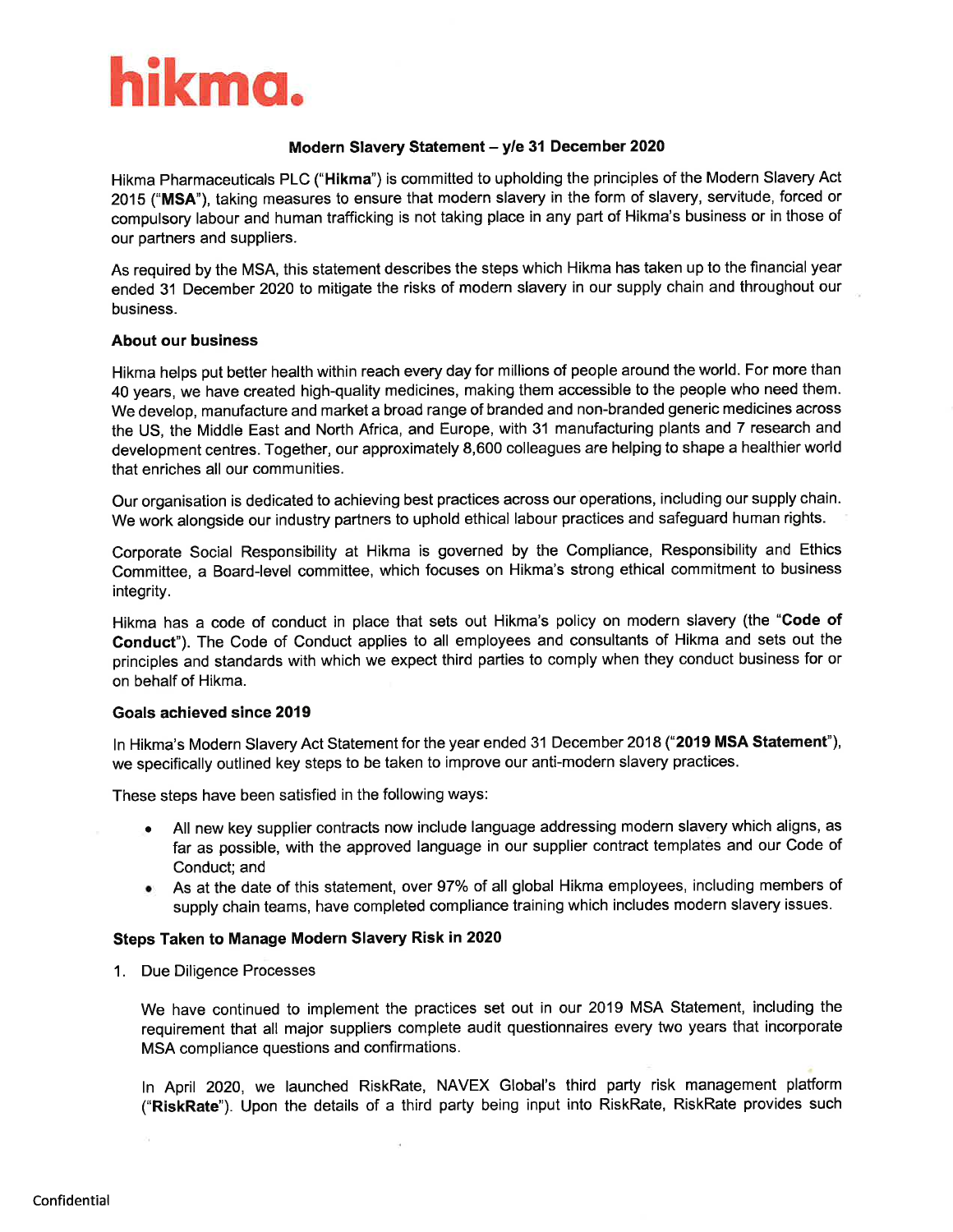

suppliers with a rating - either high, medium or low risk depending on a number of compliance risk factors. Third parties must also complete a "risk assessment" questionnaire with regard to modern slavery and other compliance issues. If issues are identified that are not in accordance with Hikma's modern slavery requirements, this would be flagged on the system with a "red flag" warning.

It is Hikma's policy that any red flag issues should be properly identified and mitigated through adequate controls. If the results of the due diligence process result in a high-risk rating for the third party and the identified risk cannot be mitigated through available controls (e.g., contractual terms, auditing and monitoring, etc.) then the third party shall not be approved (a "Denied Third Party"). For the avoidance of doubt, if there was any evidence that a third party had engaged or continues to engage in slavery, servitude, forced or compulsory labour and/or human trafficking, they would automatically be a Denied Third Party. Hikma employees may not engage a Denied Third Party.

RiskRate also allows Hikma to continuously carry out reputation screening and monitoring on its suppliers, alerting compliance teams automatically of any changes in supplier risk profiles that may need to be addressed. When a "reputation alert" comes in for a third party, the information from that alert is immediately used to recalculate the third party's risk rating. Hikma therefore uses RiskRate to ensure that all suppliers engage in compliant practices, not only at the outset of engagement, but throughout the lifetime of the partnership.

Hikma has currently rolled out RiskRate for new third parties in all markets except for four, where RiskRate will be implemented in 2022. To date, we have been able to upload all existing third party details in the US and Jordan to the RiskRate platform and our aim is to upload the details of all third party suppliers in our remaining jurisdictions by the end of the first quarter of 2022.

2. Training

We are pleased that we have met the targets we set out in our 2019 MSA Statement with regard to training; as mentioned above, over 97% of all global Hikma employees have now completed compliance training.

The Hikma Code of Conduct and training is subject to regular review by the Board of Directors to ensure that it remains up to date. We aim to roll out compliance refresher training for all Hikma employees globally, starting in the summer of 2021. This will be repeated annually and will be in addition to the usual training undertaken by Hikma employees on a regular basis.

3. Whistleblowing

As mentioned in our 2019 MSA Statement, we set up our anonymous "speak-up" hotline to empower Hikma staff to report potential issues of modern slavery. We are pleased to confirm that access to this hotline has been extended to Hikma's consultants and suppliers. This will make it easier for Hikma to catch potential instances of modern slavery more quickly, and encourages an environment of openness across the board, internally and externally, with regard to conduct and compliance issues.

# **Next Steps:**

Hikma's plans for 2021 include:

Increasing the input of third-party details on our RiskRate system to capture all third parties (new  $\bullet$ and existing) by the end of Q1 2022; and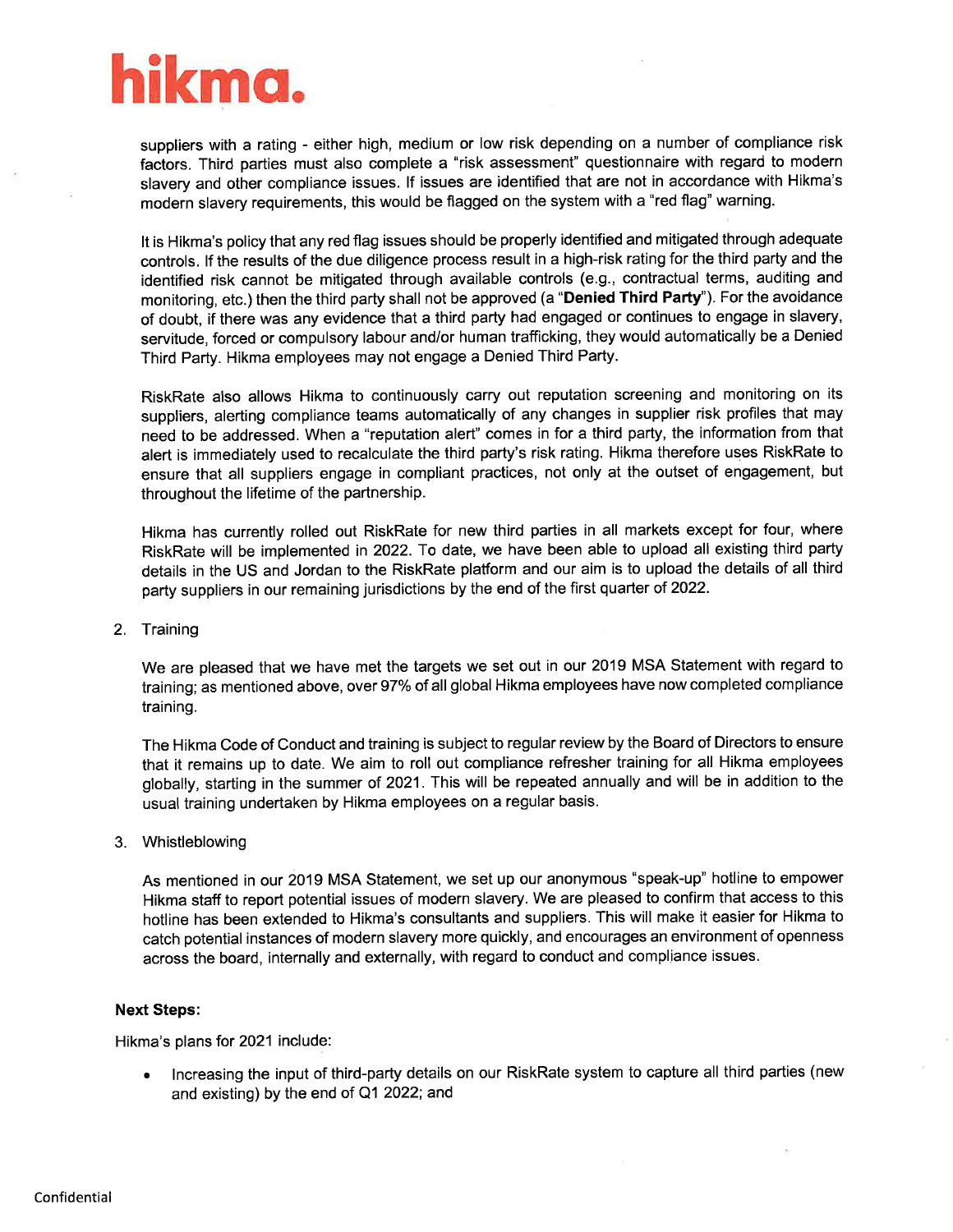

Reviewing and updating the Code of Conduct and training, including modern slavery training,  $\bullet$ ahead of rolling out annual compliance refresher training for all Hikma employees globally in the summer of 2021.

 $\hat{\mathbf{r}}$ 

1è.

This Modern Slavery Act statement for the year ended 31 December 2020 was approved by the Board of Directors of Hikma Pharmaceuticals PLC on 29 April 2021.

Sigurdur Olafsson **Chief Executive Officer** 29 April 2021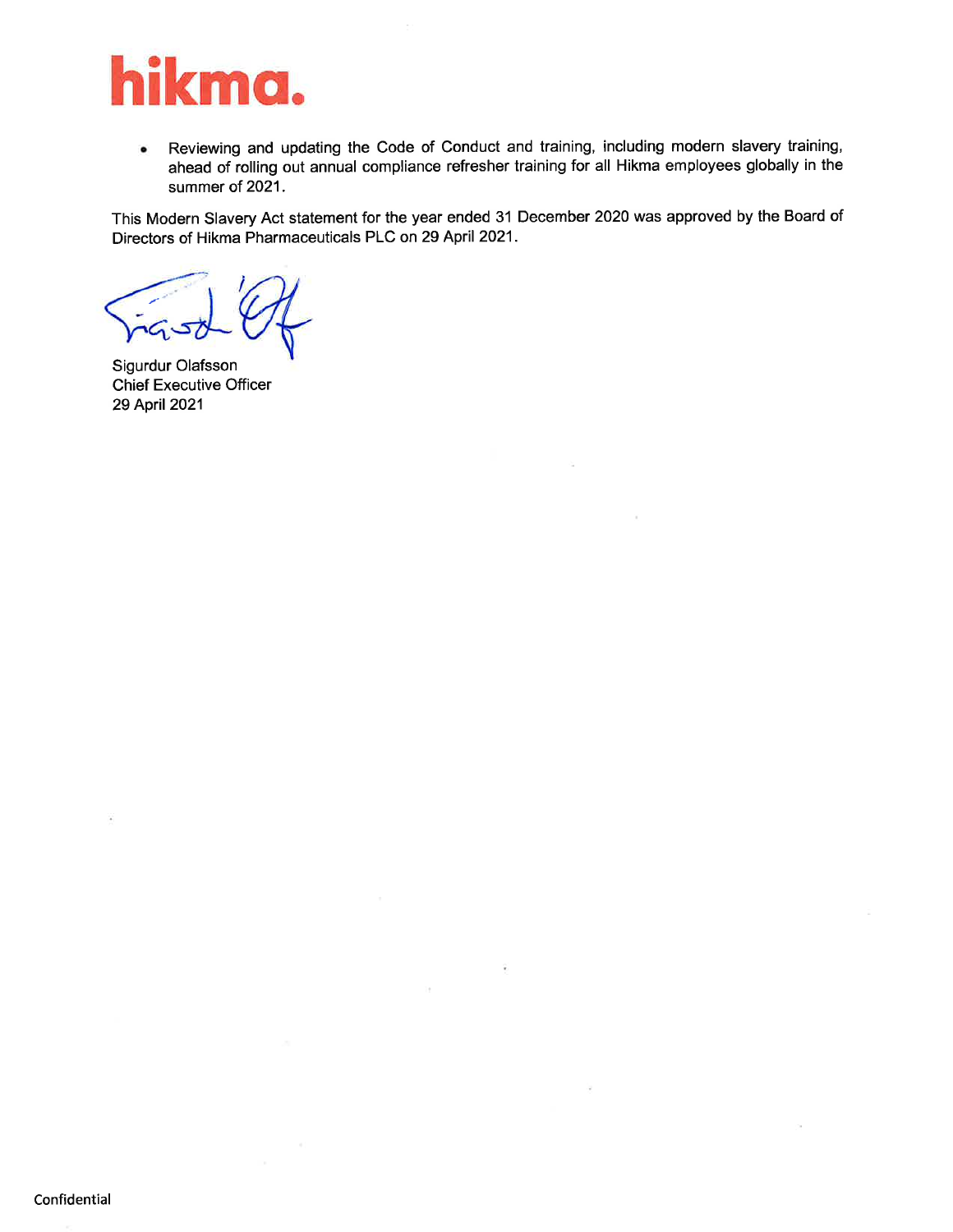# **Modern Slavery Act Statement**

Hikma Pharmaceuticals PLC ("Hikma") is committed to upholding the principles of the Modern Slavery Act 2015 ("MSA") – taking measures to ensure that modern slavery in the form of slavery, servitude, forced or compulsory labour and human trafficking is not taking place in any part of Hikma's business or in those of our partners and suppliers.

As required by the MSA, this statement describes the steps which Hikma has taken up to the financial year ended 31 December 2018 to mitigate the risks of modern slavery in our supply chain and throughout our business.

### **About our business**

Hikma helps put better health within reach every day for millions of people around the world. For more than 40 years, we've been creating high-quality medicines and making them accessible to the people who need them. We develop, manufacture and market a broad range of branded and non-branded generic medicines across the US, the Middle East and North Africa, and Europe. Hikma conducts business in over 50 countries with 30 manufacturing facilities and 7 Research and Development centres. Together, our 8,500 colleagues are helping to shape a healthier world that enriches all our communities.

Our organisation is dedicated to achieving best practices across our operations, including our supply chain. We work alongside our industry partners to uphold ethical labour practices and safeguard human rights.

Corporate Social Responsibility (CSR) at Hikma is governed by the Compliance, Responsibility and Ethics Committee (CREC), a Board-level committee, which focuses on advancing Hikma's strong ethical commitment to business integrity.

### Our policy on human rights and modern slavery

We respect and uphold the principles of the Universal Declaration of Human Rights both within our company and across our value chain. We have been a signatory to the United Nations Global Compact ("UNGC") since 2007 and support their mission to implement universal sustainability principles and to take steps to support the UN Sustainable Development goals.

At Hikma, we are committed to operating with high levels of integrity and ethics and ensuring that transparency remains at the core of our governance model. These principles are articulated within our Code of Conduct https://www.hikma.com/about/ethics-and-compliance/code-of-conduct/ which applies to all Hikma employees and contractors across all business sectors in all geographies and sets out the principles and standards with which we expect third parties to comply when they conduct business for or on behalf of Hikma.

We publish a "Communication on Progress" report on our website and the UNGC website every year which includes an update on the steps we take to combat modern slavery in our supply chain and throughout our husiness

# STEPS TAKEN TO MANAGE MODERN SLAVERY RISK

# 1. Supplier Questionnaires

We request that our major suppliers fill supply audit questionnaires every two years that include MSA compliance questions and confirmations.

We also request that all our suppliers of active pharmaceutical ingredients and raw materials follow Good Manufacturing Practices (GMP) and that our major suppliers are ISO 14001 and OHSAS